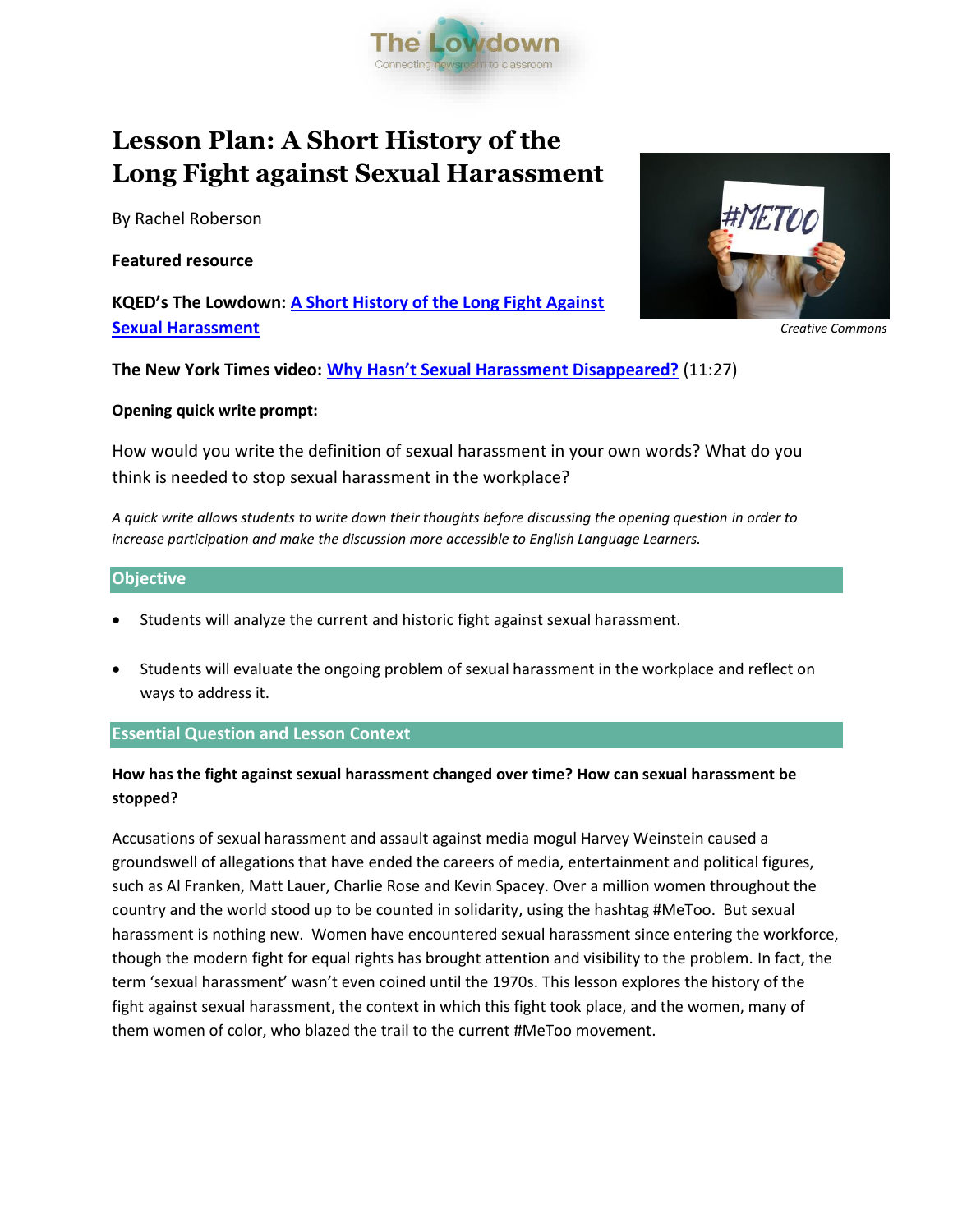

# **Key vocabulary**

*Pre-teach key vocabulary before students do the reading, especially if you have English Language Learners. After going over the simple definition, consider providing a visual aid or having students draw one. More ideas for how to pre-teach vocabulary can be found [here.](http://www.colorincolorado.org/article/vocabulary-development)* 

| Word                   | <b>Simple definition</b>                                                                                                                            |
|------------------------|-----------------------------------------------------------------------------------------------------------------------------------------------------|
| plaintiff (n.)         | A person who sues another person or accuses them of a crime                                                                                         |
|                        | A growing number of women are <b>plaintiffs</b> in sexual harassment lawsuits.                                                                      |
| rampant (adj.)         | Something that is very common and widespread                                                                                                        |
|                        | The #MeToo hashtag revealed that sexual harassment is more <b>rampant</b> than<br>many Americans believed.                                          |
| relentless (adj.)      | Continuing without losing strength or intensity                                                                                                     |
|                        | Many women report that sexual harassment is <b>relentless</b> in their workplace, and<br>they are afraid of being fired if they speak out.          |
| sexual harassment (n.) | Discrimination consisting of unwanted verbal or physical actions directed at an<br>employee because of his/her gender                               |
|                        | Sexual harassment has always been a serious problem, though men accused of<br>sexual harassment have only recently been held accountable publically |
| systematic (adj.)      | Involving an entire system or done according to a system                                                                                            |
|                        | <b>Systematic</b> sexual harassment creates a hostile workplace and can cause mental<br>and psychological harm.                                     |

## **Investigate**

- Discuss the quick-write prompt to gauge what students already know about sexual harassment. (*Note: If needed, reinforce classroom norms around respectful discussion. [Here](http://lanetwork.facinghistory.org/five-ways-to-create-a-safe-classroom-space/) are ideas for creating a safe space to discuss difficult subjects.*)
- Write the definition of sexual harassment on the board. Use the definition above or build a definition from students' quick-write responses.
- **Ask:** What well-known men have recently been accused of sexual harassment? What has happened as a result? (*Note: Make sure students know the extent of the current accusations. Add names, if needed, to illustrate how widespread the accusations have been.*)
- **Explain:** Today, men like Matt Lauer and Al Franken (and others) have been fired or forced to resign after being accused of sexual harassment. But this is new. Historically, sexual harassment has always existed in the workplace—and most evidence shows that it is more common than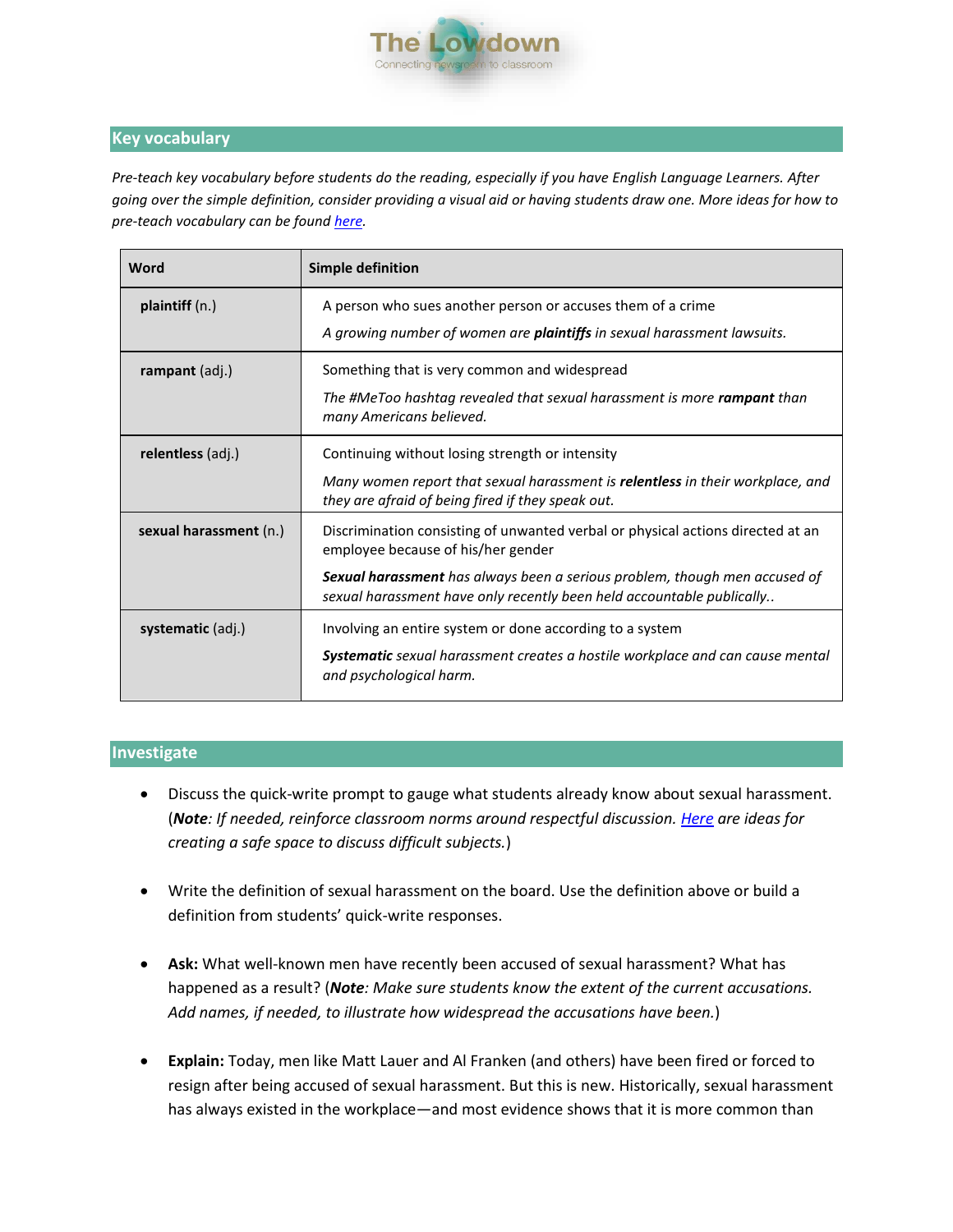

anyone thought. But men accused of sexual harassment rarely faced lasting consequences, even when the allegations became public. Instead, the woman's story was questioned or not believed. This moment is unusual because so many famous men are facing significant consequences (*Note: For more resources about the prevalence of sexual harassment and personal stories from a variety of women, see the resources at the bottom of [The Lowdown](https://ww2.kqed.org/lowdown/2017/12/14/timeline-a-short-history-of-the-long-fight-against-sexual-harassment/)  [post.](https://ww2.kqed.org/lowdown/2017/12/14/timeline-a-short-history-of-the-long-fight-against-sexual-harassment/)*)

- **Ask:** Why do you think men accused of sexual harassment are facing consequences today when they weren't before? Call on students to share ideas. Students may mention previous examples of women coming forward.
- **Explain:** There is a long history of women fighting back against sexual harassment, even though people doubted them. Tell students they will have a chance to learn some of the history that has led to the present moment.
- **Optional but recommended:** [The New York Times](https://wp.me/p681tQ-7Bq) video provides a detailed overview to give students context before reading [The Lowdown post](https://ww2.kqed.org/lowdown/2017/12/14/timeline-a-short-history-of-the-long-fight-against-sexual-harassment/). If you don't have time to watch the whole video (11:27), choose a segment to help fill gaps in your students' understanding of the topic:
	- o **Historical background** (**start-4:19)**: Establishes sexual harassment as a longstanding problem, the founding of the Equal Employment Opportunity Commission and the Supreme Court decision declaring sexual harassment illegal
	- o **Anita Hill/Clarence Thomas hearings (4:19-7:59)**: Describes the hearings, their culture significance and the fallout (*Note: There is a non-explicit reference to oral sex.*)
	- o **The current moment (7:59-11:27):** Focuses the fall of Weinstein and others, the current flood of allegations and reasons that prevented more women from coming forward sooner
- **Check for understanding after the video:** What were ways women were sexually harassed in the workplace? How serious or common was the problem? What are ways the courts, employers and politicians tried to solve the problem?
- In small groups or individually, students read [The Lowdown post](https://ww2.kqed.org/lowdown/2017/12/14/timeline-a-short-history-of-the-long-fight-against-sexual-harassment/) and explore the timeline. As they read, they should make notes on how the fight against sexual harassment has changed over time and what specific actions led to these changes.
- **Check for understanding after reading the timeline:** Who was someone whose actions caused a change in how sexual harassment was viewed or addressed? What did this person do?
- **Transition to the Make and Share:** Tell students they will have a chance to share their thoughts on this issue in the comments section of The Lowdown. The first time they comment, students must sign in to **Disqus**, a free discussion app embedded in The Lowdown.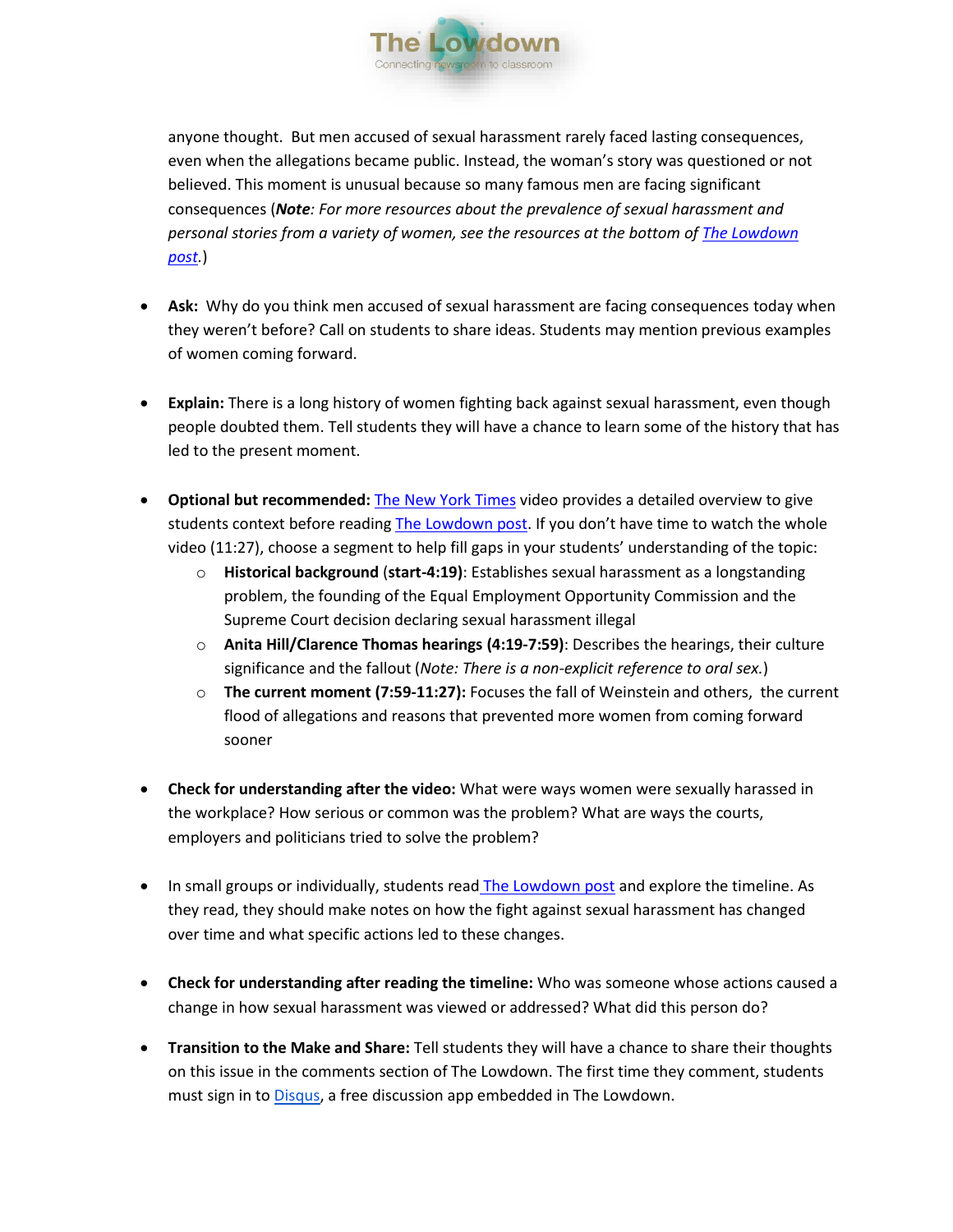

- o To sign in t[o Disqus](https://disqus.com/home/explore/?utm_source=embed&utm_medium=onboard_message&utm_content=see_home_btn&forum_id=howdwegethere), click the "Comments" button at the bottom of the post.
- o Click the blue "Get Started" button in the gray "Welcome to Disqus" box.
- $\circ$  Students will need to enter a username. We recommend first name, last initial.
- $\circ$  After signing in for the first time, students must verify their email address before commenting. A verification email will appear in their inbox once they sign in to Disqus.

#### **Make and share**

- Individually or in small groups, students post in the comments section in response
	- o Responses should be supported by evidence fro[m The Lowdown post.](https://ww2.kqed.org/lowdown/2017/12/14/timeline-a-short-history-of-the-long-fight-against-sexual-harassment/)
	- o Encourage students to reply to other comments after posting their response. Remind them to use evidence to support their claims and respectful language when responding.
- Students can write their own response or use the following questions as a starting point:
	- o Why is it important to end sexual harassment in the workplace? Provide evidence to support your claim.
	- o Who is a woman who has fought against sexual harassment and what was her greatest accomplishment, in your opinion? Give specific examples.
	- o Who is most responsible for preventing sexual harassment at work? Corporations? The courts and lawmakers? Other employees? Explain your answer in detail.

## **Assessment/reflection**

- Students reflect on what they have learned either through a class discussion or in writing:
	- o What have you learned about the history of sexual harassment and the way it's been addressed over time? Did your opinion change or stay the same as you learned more about the issue?
	- o What was it like to post your responses publically and reply to other posts? What did you learn from other students? What do you hope they learned from you? What will you do the next time you post a comment in response to The Lowdown?

*[Circle chats,](http://www.colorincolorado.org/article/increase-student-interaction-think-pair-shares-and-circle-chats) small-group discussions an[d think-pair-share](http://www.colorincolorado.org/article/increase-student-interaction-think-pair-shares-and-circle-chats) provide a safer space for students to practice speaking and listening, and also boost participation during whole-class discussions.* 

#### **Extension/homework**

**Help create a harassment-free space at your school:** Connect students to the principal or dean of students to learn more about your school's sexual harassment policy. Encourage students to re-write the policy into easy-to-understand language, and then create a video public service announcement, poster or presentation to spread the word about creating a school where harassment isn't tolerated.